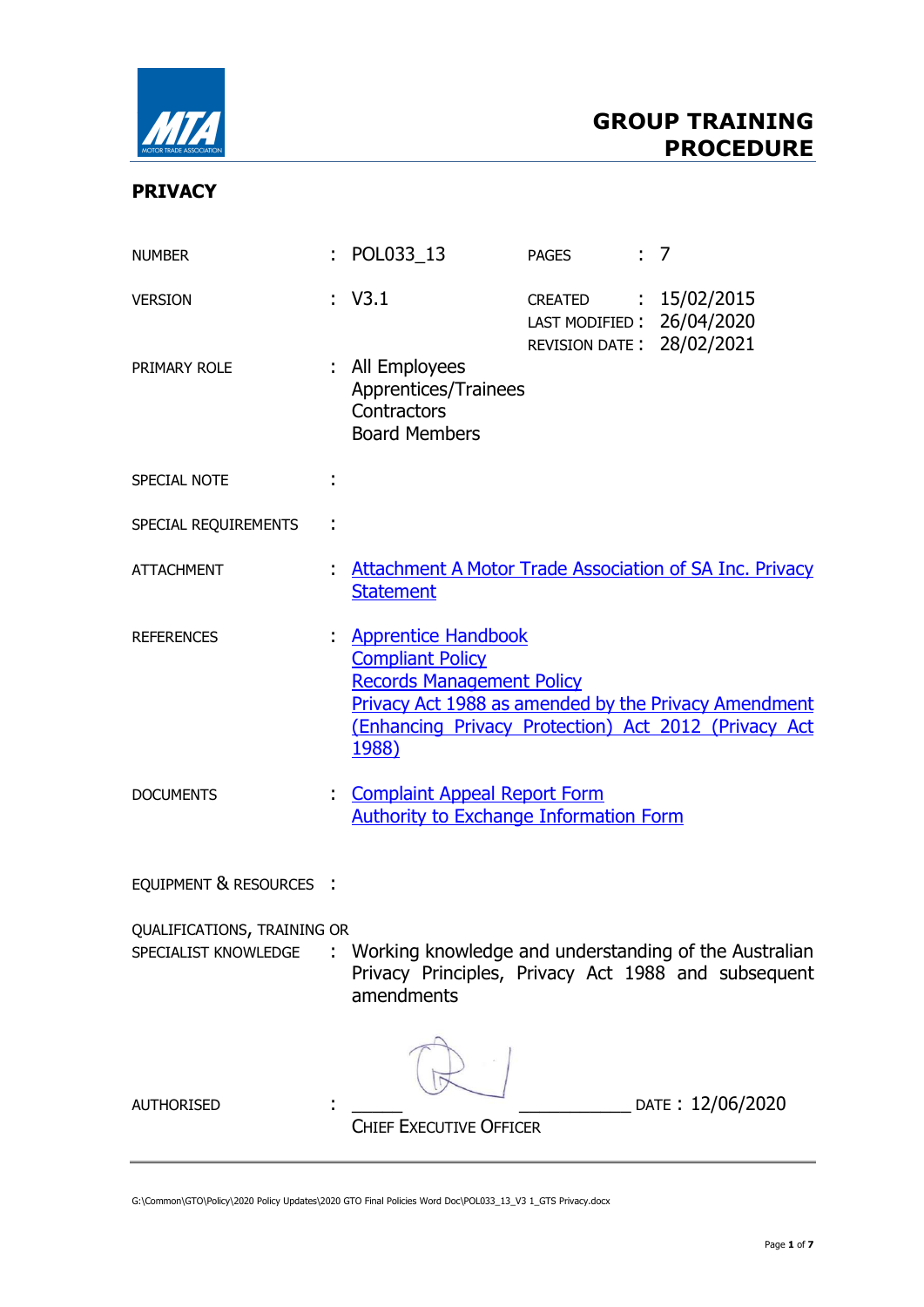

# GROUP TRAINING PROCEDURE

G:\Common\GTO\Policy\2020 Policy Updates\2020 GTO Final Policies Word Doc\POL033\_13\_V3 1\_GTS Privacy.docx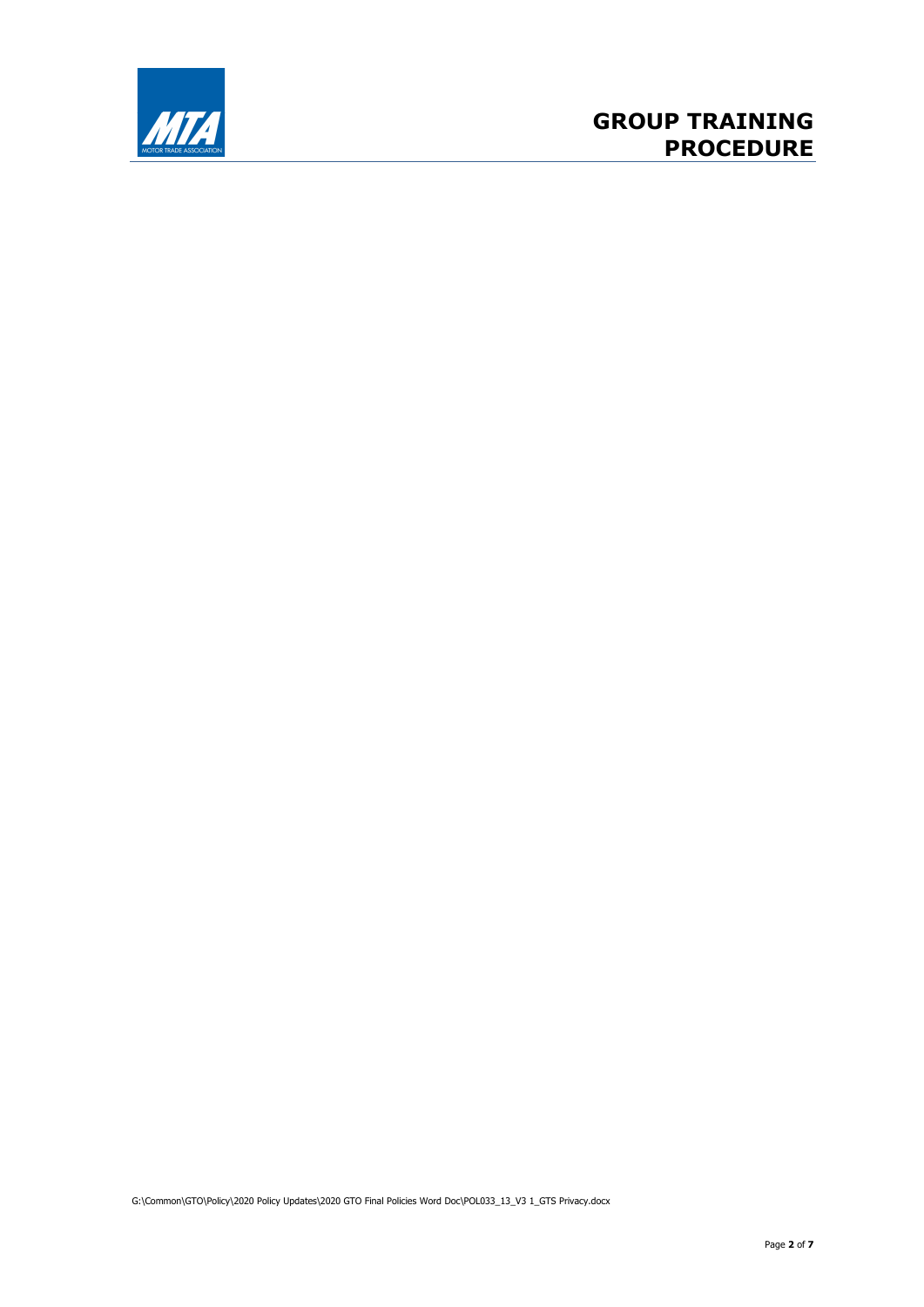

# **CONTENTS**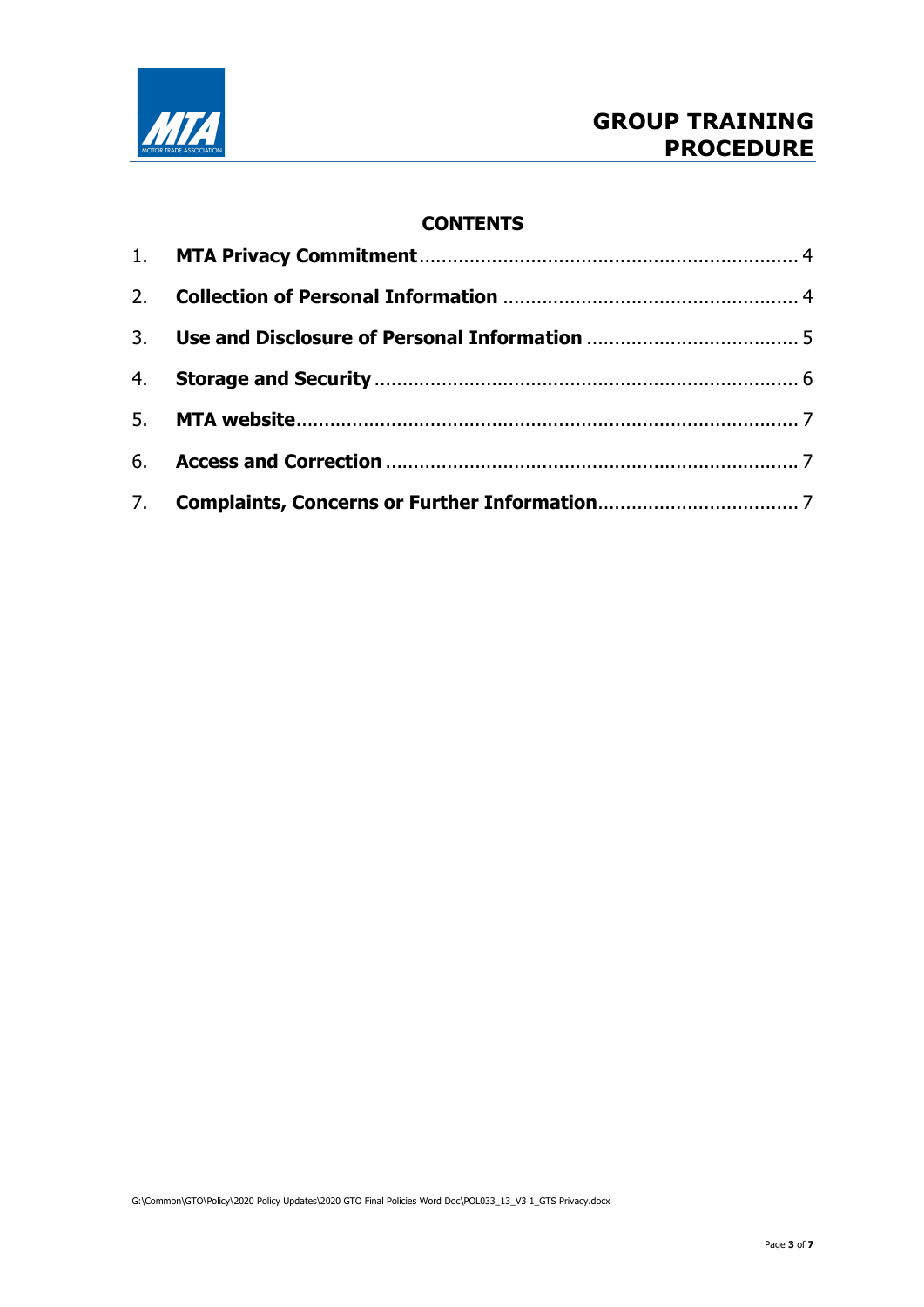

# 1. MTA Privacy Commitment

The Motor Trade Association of South Australia Inc. (MTA) and its related entities including The MTA Group Training Scheme Inc and Retail Motor Trading Co. Pty Ltd (we, us and our) are committed to the protection of your personal information, and handle all personal information in accordance with the Australian Privacy Principles (APPs) set out in the Commonwealth Privacy Act 1988 (Privacy Act).

This Policy explains in general terms how we collect, store, use and disclose your personal information, and your rights of access to, and the correction of, the information that we hold about you. Employee records that are exempt under the Privacy Act are not subject to this Policy, except as otherwise required by law, regulation or reputable standards.

This Policy is current as of 4 March 2020. We may amend this Policy from time to time to reflect changes in the law, our business practices or other relevant factors. Please visit our website at www.mtasant.com.au /Policies or contact the MTA Privacy Officer to obtain the latest version of the Privacy Policy.

### 2. Collection of Personal Information

We only collect personal information which is necessary for our business functions or activities, including (amongst other things):

- maintaining our relationship with you;
- interacting with members, host employers, apprentices or students and potential members, and maintaining relevant records;
- facilitating members to contact and interact with each other;
- promoting us and our goods and services;
- offering membership services and benefits, including to send you marketing material that we consider is relevant;
- for purposes related to our research, planning, service development, security and risk management;
- representing members;
- responding to legal requests;

complying with our obligations under any applicable laws, including without limitation the Fair Work Act 2009 (Cth), National Vocational Education and Training Regulator Act 2011 (Cth) and the Training and Skills Development Act 2008 (SA) and any regulations or standards made pursuant to those Acts; and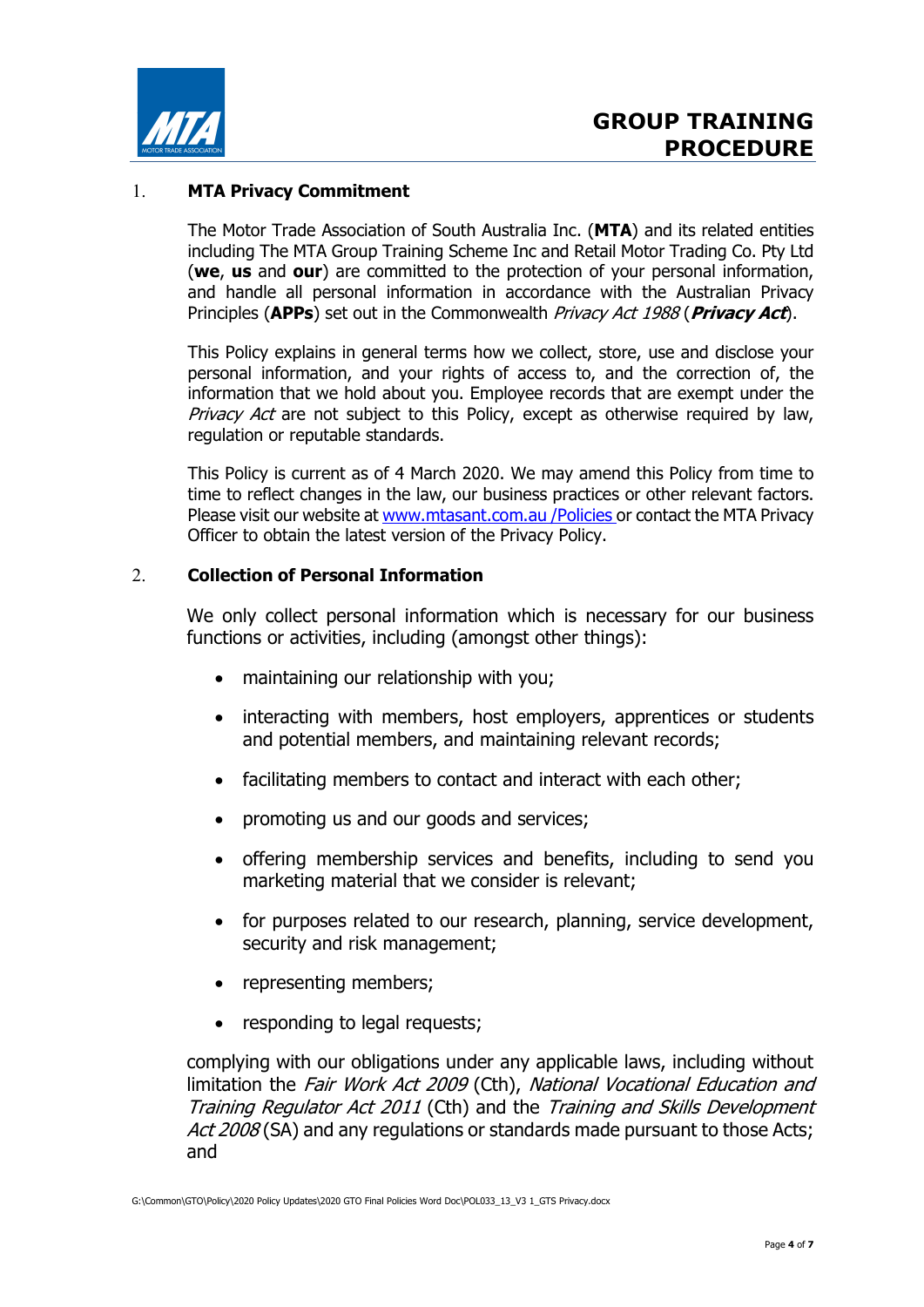

answering your enquiries and providing you with information you may have requested; and

any other use to which you have given your consent (whether express or implied).

If you provide us with personal information about a third party, you warrant that that third party consents to us collecting and using their personal information in accordance with this Policy.

In general, the types of information we may collect from you include your name, address, contact details (including telephone number, facsimile number and e-mail address), gender, date of birth, occupation, driver's licence number, identification details (e.g. student number), photos of you, health and medical information, trade preferences, credit card details and if relevant, your employer's name and contact details (for example, if you are undertaking training through your employer, or placing an order on behalf of your employer), and any other personal information you or a person authorised by you submits to us.

We will collect personal information from you by way of written forms, other correspondence (including facsimiles, letters and e-mails), by telephone, in person, by our representative and via our website. We may also collect personal information about you from third parties, including but not limited to market research companies contracted by us.

We will always use fair and lawful means for collecting your personal information. At the time of collecting personal information we will inform you generally about the purpose of collection, who we will disclose the information to, any law that requires us to collect the information and the main consequences if you do not provide all information requested. For example, in some cases, if you do not provide all of the personal information that we require, we may be unable to provide you with membership, or any products and services you are seeking. We will enable you to interact anonymously, or by using a pseudonym whenever possible, practicable and lawful.

# 3. Use and Disclosure of Personal Information

We may use and disclose your personal information for the primary purpose for which the information was collected and for other related purposes that you would reasonably expect.

We may exchange personal information between the MTA group entities (subject to our compliance with any requirements at law). Generally, MTA will not disclose your personal information outside of Australia.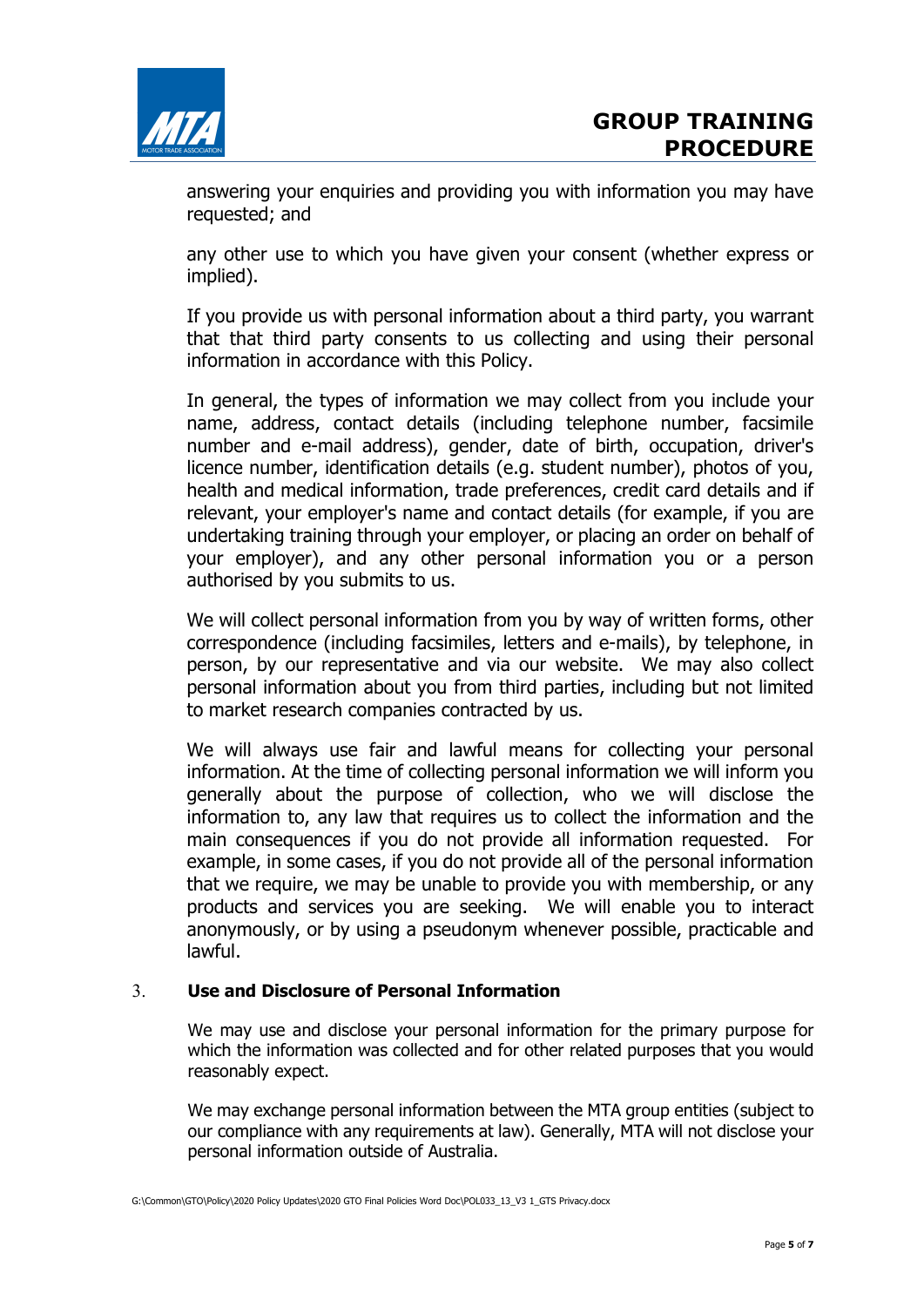

We may also disclose personal information to:

- our agents and contractors that provide us with services for these purposes, or perform business services or functions on our behalf; and
- various State and Commonwealth Government agencies for research, compliance and statistical use.

In doing so, for the protection of your personal information, we will ensure these third parties are bound by, or contractually required to uphold, the standards of the APPs. We will not provide your personal information outside the MTA group entities for the purpose of another party using your information to market, offer or sell their products or services to you.

Apart from the above disclosures, we will otherwise only use and disclose personal information with your consent (unless such uses and disclosures are required or permitted by law, including without limitation those prescribed by the APPs).

When enrolling with MTA Group Training Scheme (GTS) you consent to MTA GTS using your personal information, such as your email address and mobile phone number, for direct contact purposes. This includes sending you emails about your academic progress, compliance with study requirements or offers for further courses and services. We may share your information with other organisations when we are required to do so. This includes Department of State Development (DSD), Australian Skills Qualifications Authority (ASQA), National Centre for Vocational Education Research (NCVER).

MTA RTO is required to retain all records applicable to a person's learning/training for a period of 30 years.

# 4. Storage and Security

We take reasonable steps to securely store your personal information to ensure it is protected from interference, loss, misuse or unauthorised access, disclosure or modification. We safeguard your information through written privacy policies and physical, electronic and procedural protection. We will keep personal information as long as we need it for the purposes in clause 2 of this Policy, or as long as we are required by law to retain it, after which time we will destroy it or de-identify the personal information.

If you provide us with your personal information via our website at www.mtasant.com.au we cannot guarantee the privacy or security of that information during transmission. Once we receive that personal information, we will take reasonable steps to securely store your personal information to ensure it is protected from interference, loss, misuse or unauthorised access, disclosure or modification.

G:\Common\GTO\Policy\2020 Policy Updates\2020 GTO Final Policies Word Doc\POL033\_13\_V3 1\_GTS Privacy.docx